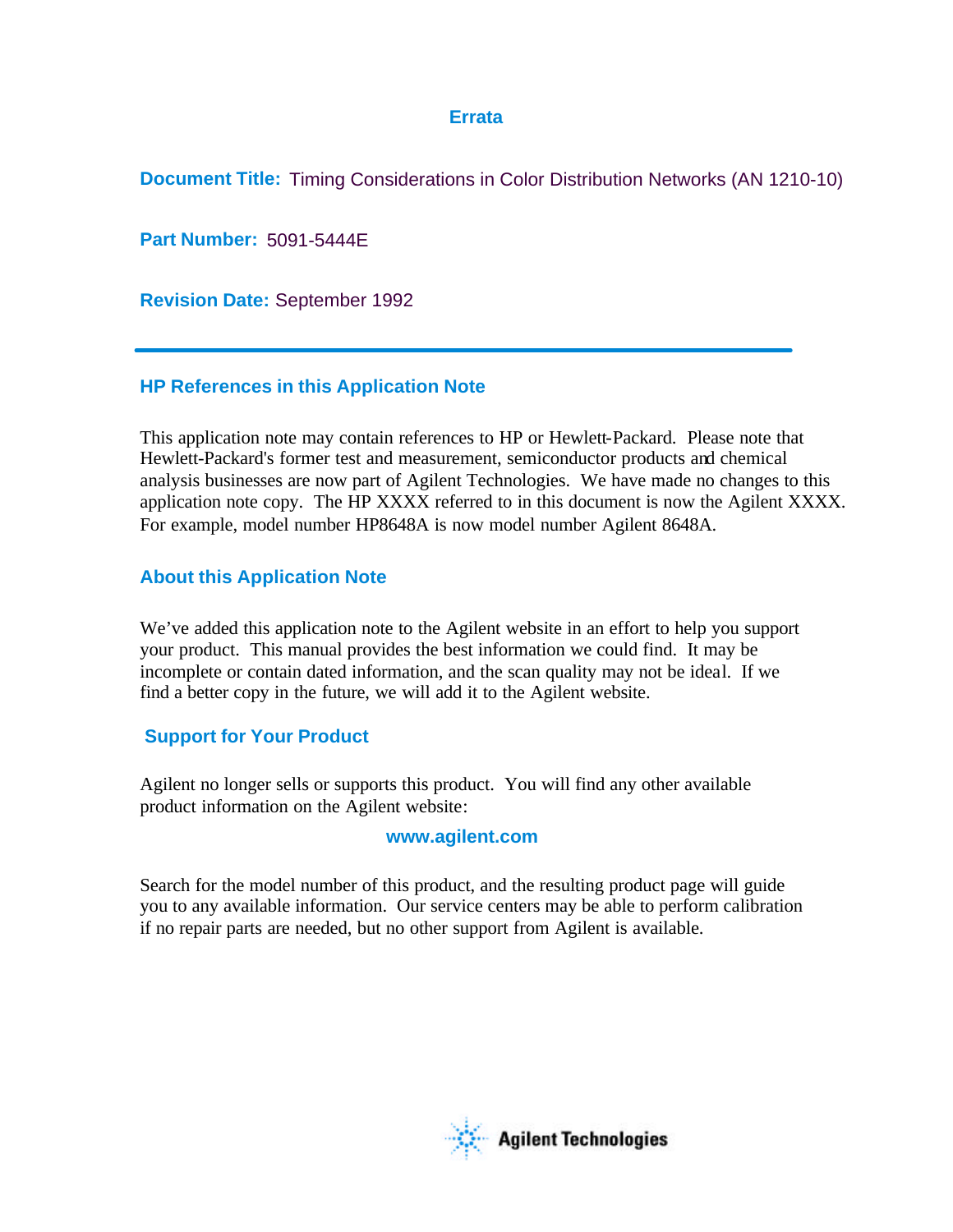

# Timing Considerations in<br>Clock Distribution **Networks**

**Application Note 1210-10** 



"Digital Design and Test<br>Solutions from HP"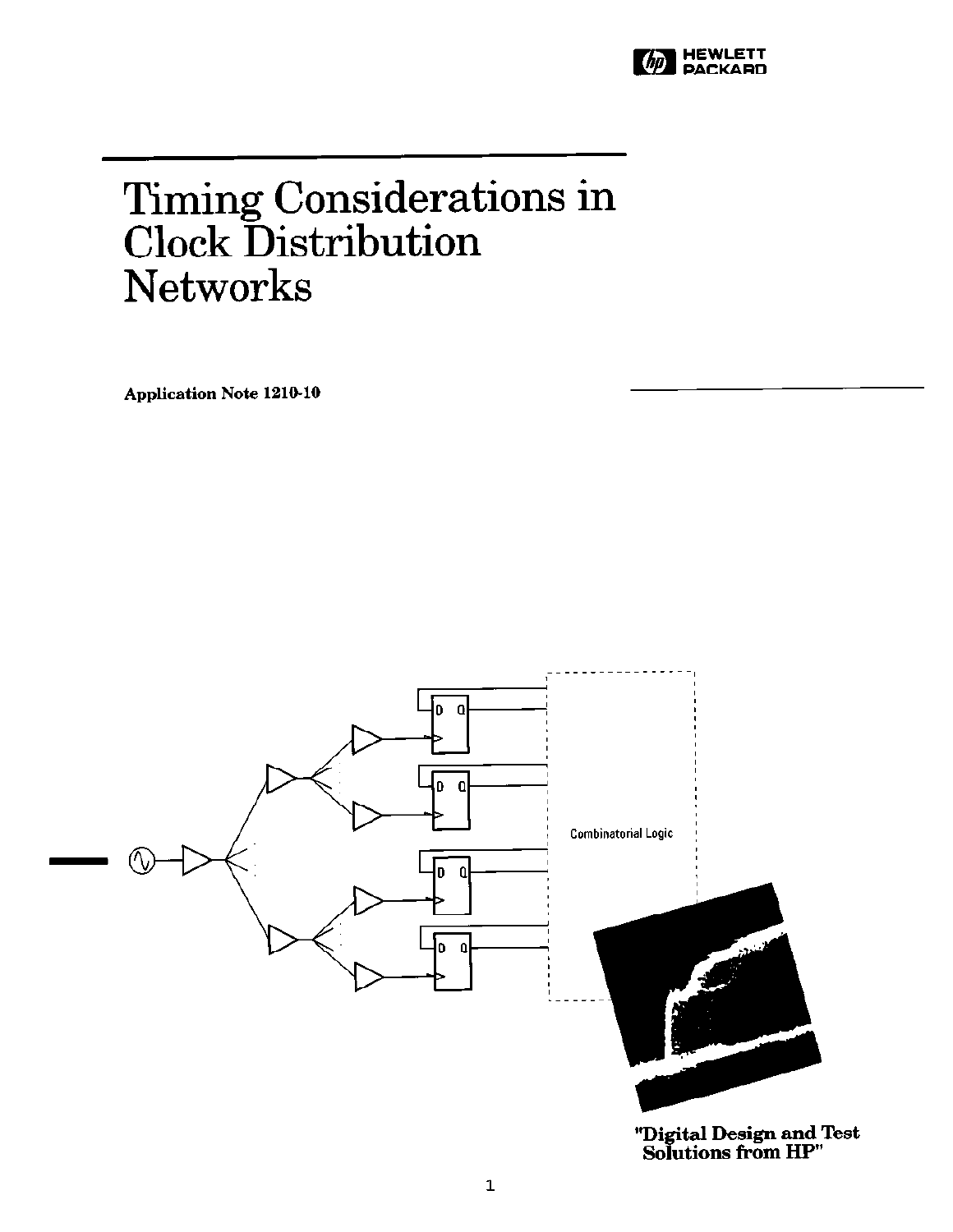# Introduction

The clock signal is the most important dynamic signal in a digital system. For proper system operation, a designer must make sure the timing environment is correct-or risk the product schedule and budget.

Figure 1 shows the timing environment of a digital system. The timing environment includes the clock generator, the clock distribution network (including buffering and system interconnects), and the memory elements. The computation environment includes the remaining logic in the system.

Consider the case of a large system of array processors using ECL 10KH131 flip-flops as the system state device, driven by a two-phase clock. The system ran correctly at 95% of full speed, but failed randomly at greater speeds. The failure location and symptoms differed for each occurrence. Analysis showed that some segment delays were slightly longer than the timing scheme and cycle time allowed. The problem was corrected by replacing the 10KH131 flip-flops with 10KH130 latches and widening the pulsewidth of both clock phases. Total delay in the prototype schedule: 11 weeks. Compare this to a situation where timing-environment design was well understood. A heavily-pipelined ECL system using a two-phase clock and latches for state devices had a clock cycle time of 22.5 ns with global clock skew of 3.5 ns. In each cycle, the data must propagate through 22.5 ns of logic. The prototype powered on and ran correctly at full speed because the designer addressed the timing environment and state architecture requirements. Thus, the system ran at 100% efficiency. Without proper design, the global skew would require a cycle time of 26.25 ns-wasting 17% of the cycle.



Figure 1. Timing Environment of a Digital System

Information herein is provided by the courtesy of Michael K. Williams, **Amherst Systems Associates.**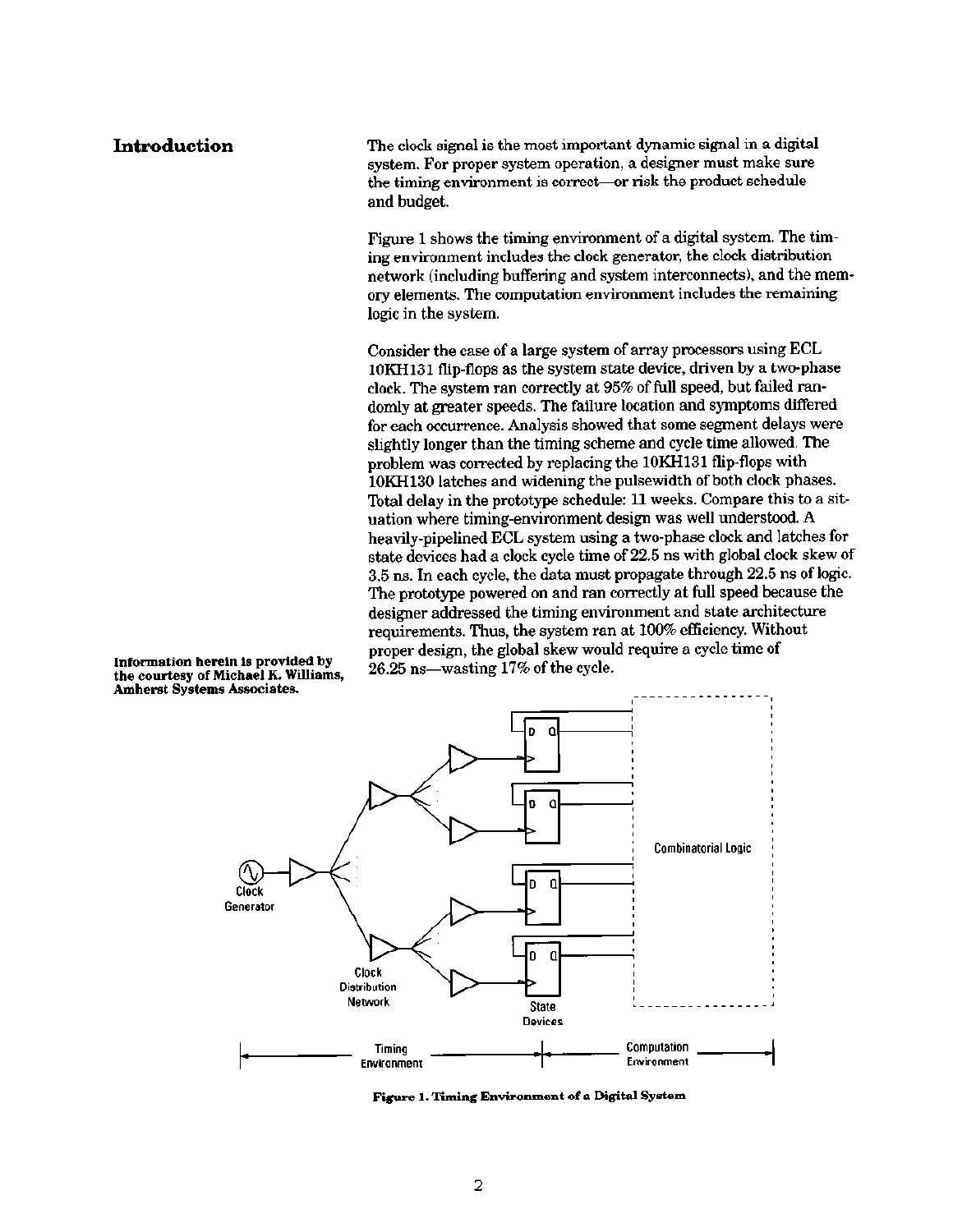### **Clock Signal Distortion**

Four types of distortion can occur in the clock distribution network. First are problems with the signal integrity of the clock. These are typically the result of crosstalk, simultaneous switching noise, or other design oversights that degrade the fidelity of the signal. Second is jitter, which is a deviation in the arrival time of the clock edge. Jitter may be caused by variations in temperature or supply voltage at the oscillator or clock buffers. The third and fourth problems, which are clock skew and pulsewidth shrinkage and growth, are described in more detail in the remainder of this note.

As the clock signal propagates through the distribution network, it is delayed by the devices in the network and by the interconnection paths. The total delay time to a particular level in the network is the clock path delay. Clock skew is the tolerance on the arrival time of the active edge to the inputs of state devices in the system. See figure 2. Skew is not the same as the clock path delay. Both the devices and the interconnects in the clock distribution network contribute to skew.



### Figure 2. Clock Skew

Delay and skew in the network can be measured by observing the clock at several different leaves of the distribution tree. Figure 3 shows the delay between the clock (upper trace) and the output of three different paths through the distribution network. Note that the active edge of the distributed clock signal passes through the threshold at three distinctly different times, illustrating the skew problem. Figure 4 shows a closer look at the skew components of the system. Both figures were created using an Amherst Systems Associates clock



Figure 3. Path Delay in Clock Signal

# **Clock Skew**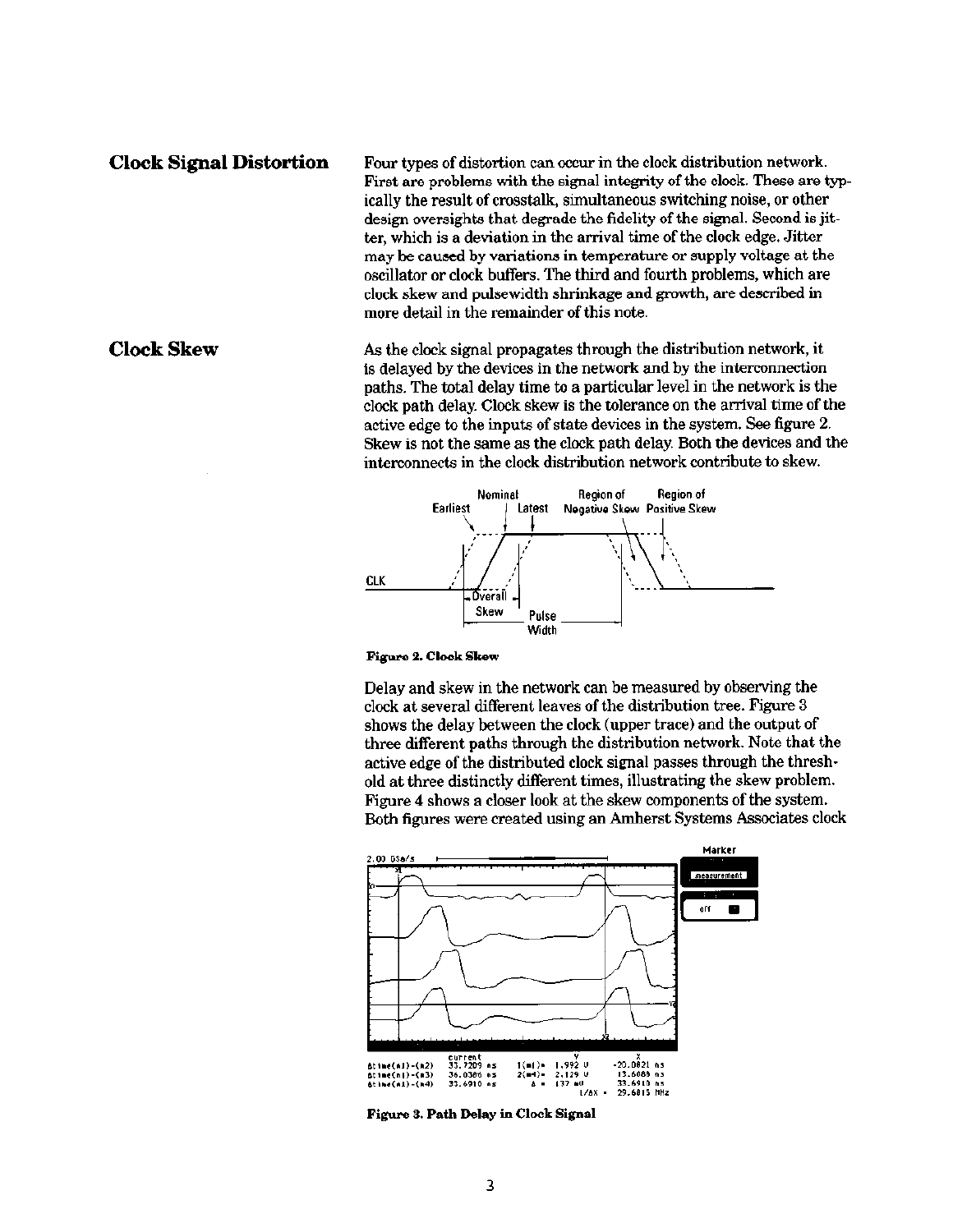

Figure 4. Skew in Clock Signal

distribution network testbed similar to figure 1. An HP 8133A pulse generator was used as the clock source and an HP 54720A digitizing oscilloscope recorded the waveforms.

### **Skew Introduced by Devices**

Manufacturing tolerances in the buffers used in the clock distribution network account for one component of skew. These include propagation delay tolerances (which may vary for positive and negative edges), edge rate tolerances, and threshold voltage tolerances. For systems with very aggressive timing requirements, it is best to characterize individual devices and interconnecting components used to manufacture the system, then match parts with compatible characteristics.

### **Skew Introduced by the Interconnect**

The interconnects that route the clock signal throughout the system also contribute to skew. As logic devices improve, these interconnects become a larger part of the skew problem. There are three components of interconnect-based skew. The first is the difference in capacitive loading between the clock trace and adjacent traces, vias, IC leads, and other signal and power planes. The second is the variation in propagation rate because of varying dielectric constants due to inconsistency in the board materials. Tolerances on board thickness and etch dimensions can affect propagation rate; also, if the clock signal passes both on the board surface and in internal layers, the changing propagation rate will affect the skew. The third is that variations in the etch geometry for clock traces will contribute to skew.

### **Structural Errors**

Various design errors can also contribute to skew. For example, extracting the clocks for a given set of state devices from different levels of the CDN means that each clock has different arrival time—though this can also be used to advantage in solving certain problems with unexpectedly long segment delays. Inconsistent use of inverting and noninverting buffer outputs, overloading the buffer outputs, and using fanout schemes other than lumped fanout can all adversely affect the clock skew.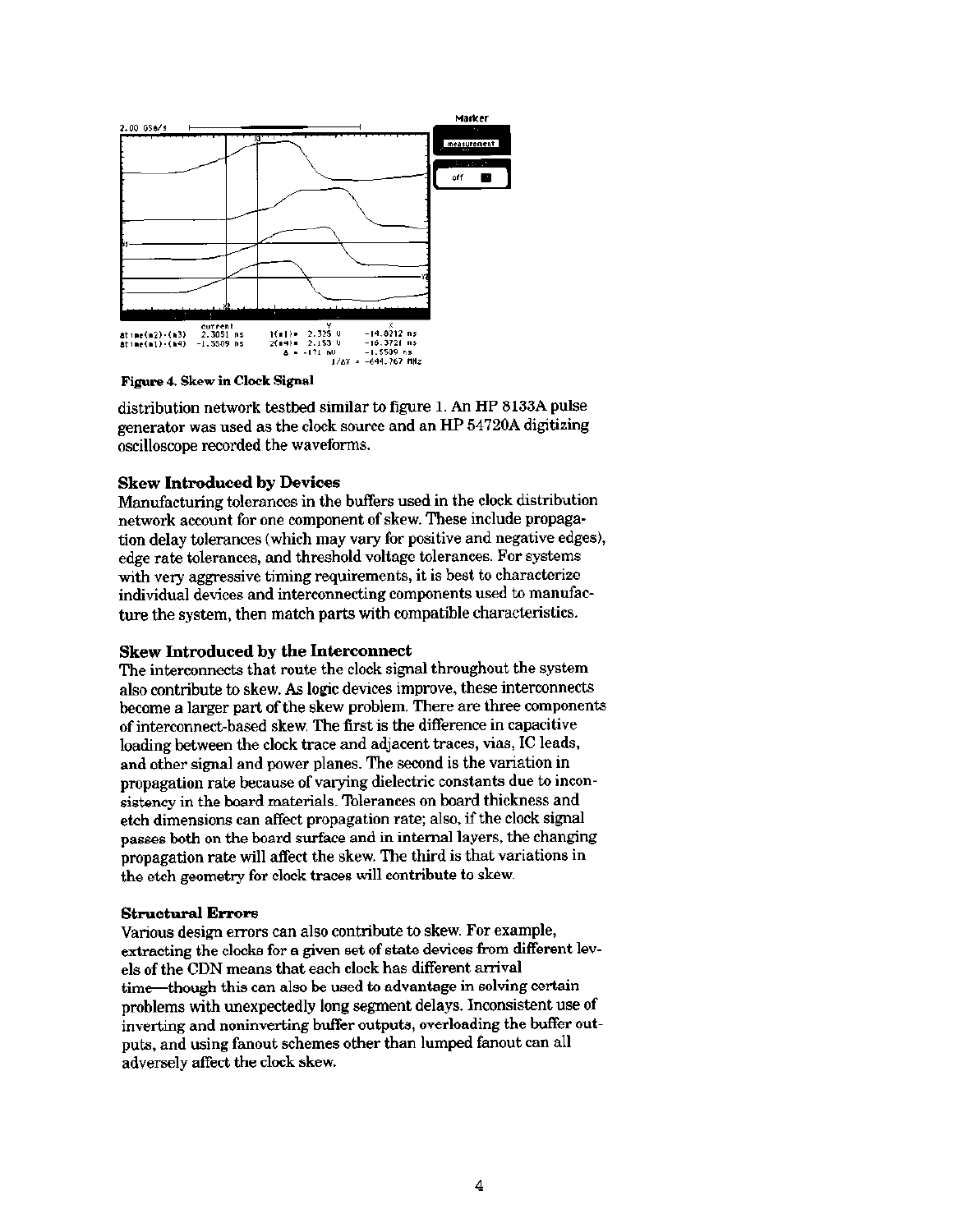# **Selecting Equipment for Clock Distribution Network Testing**

Test equipment that can accurately resolve timing differences of picoseconds is needed to accurately measure skew and characterize device behavior in high-speed digital systems.

- HP 8133A Pulse Generator
- 1-ps timing resolution
- · Channel deskew
- 1.5-ps RMS typical jitter
- + +15/-5 ns delay pulse/data mode
- · 32-bit data channel w/pseudo-random bit sequences (PRBS)

HP 54720A Digitizing Oscilloscope

- · 2 GSa/s sample rate on 4 channels
- · Display update rate greater than 170 waveforms/s
- Channel deskew
- · Automatic measurements
- User-defined measurement parameters



Test Setup for Characterizing a D Flip-Flop

### **Other Components of Skew**

Jitter, or "phase noise," is the variation in the arrival time of a waveform event (such as the clock signal) relative to a particular point. Such noise may come from the power supply or other sources. Threshold voltage variations in the state devices also can contribute to skew; these are a component of the setup and hold time.

While not as serious a problem as skew, pulsewidth shrinkage and growth (SAG) can contribute to timing failures. SAG is caused by asymmetrical leading and trailing edge propagation delays of the buffers in the clock distribution network.

Exceeding the maximum permitted pulsewidth in a multiphase system can create a race condition; in a single-phase system, faulty device triggering can occur. Violating minimum pulsewidth constraints (established by the device manufacturer or your own measurements) will create marginal conditions for triggering the device.

Skew in the clock distribution network may require that you widen the pulse. Also, the devices in the network may slow the edges of the pulse, requiring a wider pulse at the source so that the clock at the distribution points will meet device specifications. Another source of SAG is unequal threshold voltages for leading and trailing edges of a pulse (devices with Schmitt-trigger inputs).

**Timing Failures** When skew and pulsewidth shrinkage and growth are not accounted for in the system design, the clock may arrive at the wrong time. If it arrives in the setup and hold time window, it is likely that the device may lose data, oscillate, or exhibit metastable behavior. The system may fail consistently, making the problem easy to locate, or it may fail only occasionally, in random locations.

# **Pulsewidth Shrinkage** and Growth (SAG)